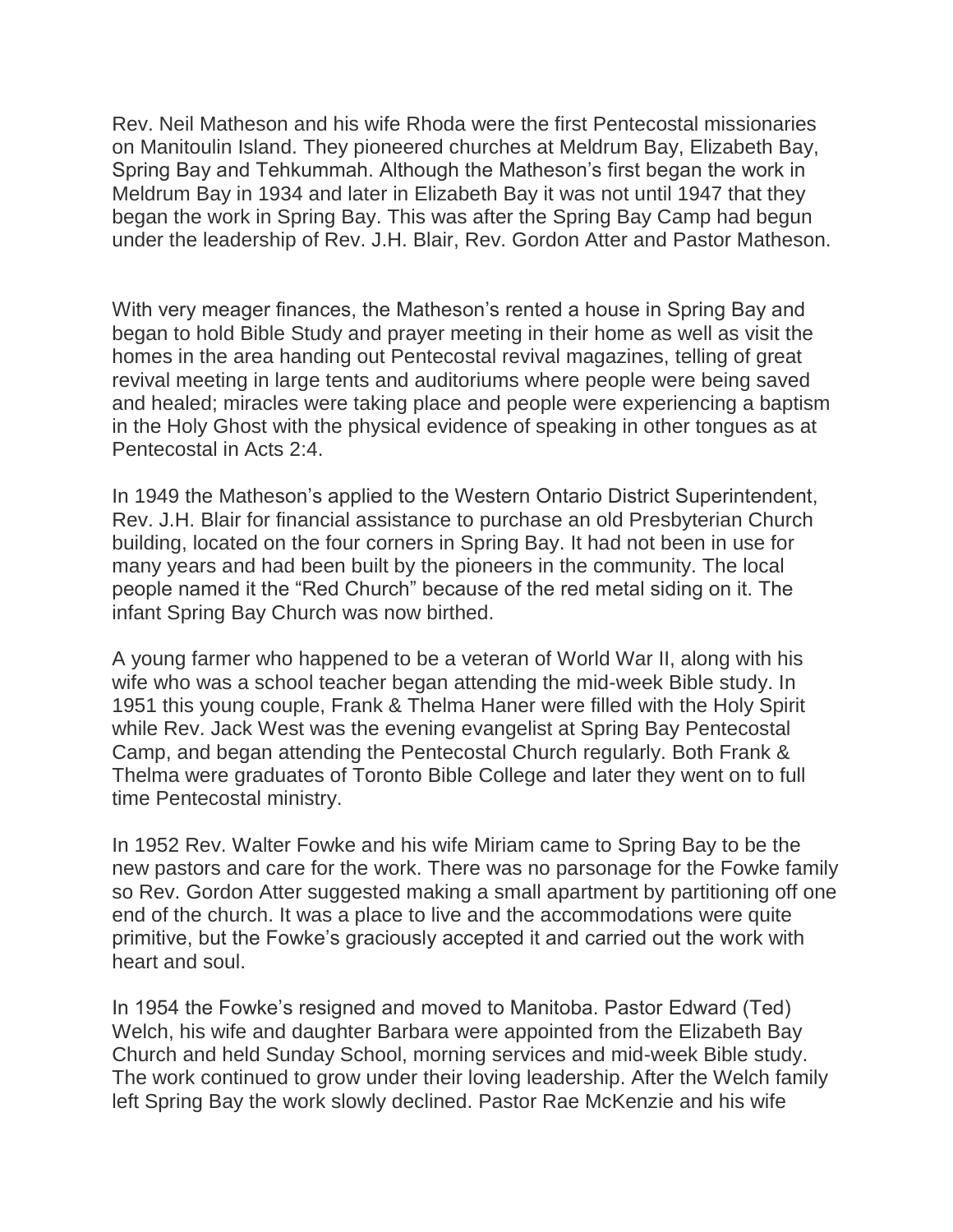Gloria followed the Welch family but their stay was short due to illness. Spring Bay again became the appointment of Elizabeth Bay with Rev. Lawrence Beck and his wife Lois, 1964-1965.

In 1965 Rev. Harold Bradley and his wife Lillian and daughters moved to Manitoulin Island and ministered in both Elizabeth Bay and Spring Bay. They did a lot of pastoral visitation as well as holding Sunday services by moved away in 1969. The Bradley's were followed by Rev. Glen Adams and his wife Grace from 1970 to 1971. Some of the people who later did summer supply were Paul Springer, Albert Midgley, Rev. Gordon Atter, and Rev. Robert Clark.

In March of 1979 Rev. Roy Hunter and his wife Mary purchased a house and property on Lake Kagawong next to the Pentecostal Camp grounds. They continued to attend service in Tehkummah but started a children's church called "The Happy Hour" in their home. In the spring of 1980 Marie Kirk, a local school teacher who attended services requested the work be opened up for services once more full time. The Hunters became the full time pastors upon the request of Rev. Atter and Rev. Clark. When Rev. Hunter took a heart attack and was no longer able to carry on, David and Rosalie Jaggard as well as Marie Kirk helped with the services. Rev. Frank Haner was approached about becoming the pastor, but felt he needed to cut back on his activity due to health limitations. He agreed to do pulpit supply and help with visitation if Pastor Hunter would look after administration. The assembly grew rapidly and in 1983 the sanctuary was renovated.

In 1984 Rev. Frank Haner agreed to become the full time pastor when Rev. Hunter's health deteriorated. Pastor Haner said he would become the pastor if the church would purchase a house for a future pastor. Within a week the house next to the church became available and was purchased and extensively renovated . In 1986 Thelma Haner went home to be with Her Lord and Saviour after a lengthy battle with cancer.

In 1991 an addition was added to the church to allow for Sunday School rooms and a fellowship hall. In 1993 Pastor Haner resigned as the Pastor and in February 1994 Rev. Tom Porter and his wife Karen came from Blind River to be the Pastors. The Porter's were pastors in Spring Bay until Pastor Tom passed away from Cancer in 1999. Pastor Frank Haner again agreed to serve as the Pastor until another full time Pastor could be found. In July 2000 Rev. Derek Frampton and his wife Lisa came to be the new Pastors. They served well until the summer of 2009 when they resigned and moved to Newfoundland. The Frampton's were followed by the present pastor – Rev. Dan Thompson and his wife Terry who moved to Spring Bay in November 2009.